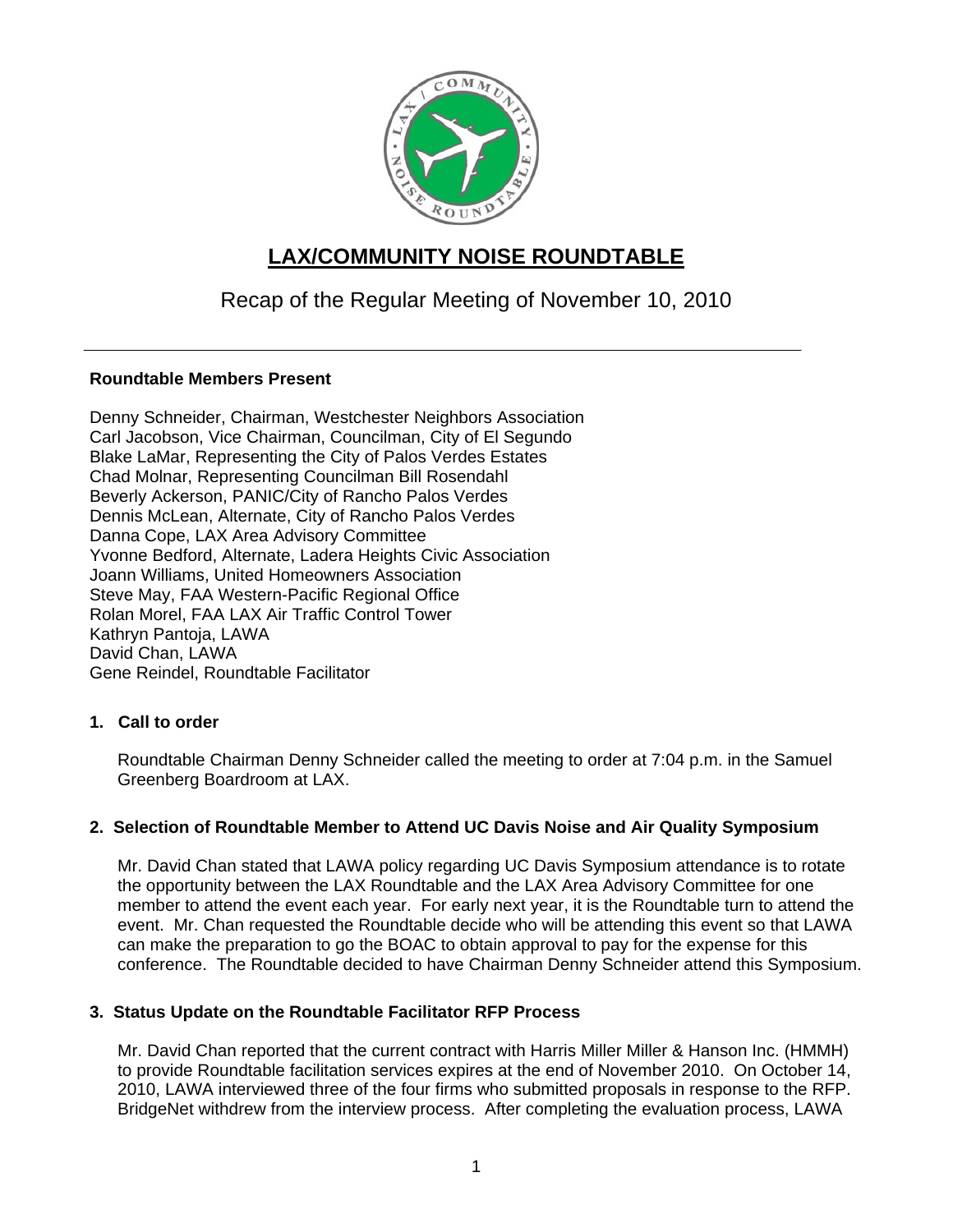determined that ESA Airports is the most qualified firm to provide the services needed and will be recommending the BOAC in December to award the contract to this firm.

Mr. Chan added that this is Mr. Reindel's final meeting as ESA Airports will be under contract in time to facilitate the January 2011 Roundtable meeting. Mr. Chan expressed his appreciation for all the work that Mr. Reindel has done during the past two years as the Roundtable Facilitator. He also indicated that he has come to know him well.

Roundtable members voiced their surprise and disappointment given that it takes time for the facilitator to get up to speed with the Roundtable and its Work Program. Members also asked to understand why LAWA chose to select a new facilitator. Member Blake Lamar stated that the contract should be for a multi-year term. Mr. Chan reminded the members that the original contract with HMMH was for a three-year term, but the BOAC changed the term to one year with two one-year renewal options. He also indicated that management directed staff to go out to bid after the end of the second contract year. Ms. Kathryn Pantoja reminded the members that LAWA has regularly provided updates on this RFP process since the beginning. Chairman Denny Schneider suggested a small meeting with a subset of members to see the selection results to determine whether they support LAWA's selection. (Note: LAWA held this separate meeting on December 3, 2010.)

## **4. Update on LAX Noise Complaint Line**

Ms. Kathryn Pantoja stated that the issue with callers not being able to reach a live person when calling the Noise Complaint Hotline was due to the phone system not being properly configured to ring in the office when a caller press a number to talk to a live person. She indicated that this issue was resolved in October 2010 and that airfield operations staff is once again picking up calls and messages, and logging the calls as before. She said she is continuing to work with operations staff to improve the noise hotline process and procedures for handling calls. She indicated that LAWA will provide training to new staff and will convey to staff that it is critical for them to answer calls when possible. The responsibility of managing the noise hotline lies with the Airfield Operations Division as it is staffed 24 hours a day, seven days a week.

Vice Chair Carl Jacobson stated that he made a call to the hotline about three weeks ago to inform Airfield Operations about a late-night engine run-up that should have and could have been stopped had a person answered the call. He called a number of times during the run-up with no success of reaching a person.

Member Cope stated that this phone line issue has resulted in a negative community perception for LAWA.

Member Yvonne Bedford asked if there had been a significant increase in on-line complaints. Ms. Pantoja stated that the only increase recently was around the time of the Santa Monica flight procedure testing.

Member Beverly Ackerson asked if there is a second phone number people could call if a person does not answer the noise hotline. Ms. Pantoja responded that there is no other number.

Chairman Schneider asked if any of the calls are in relation to construction noise and reminded LAWA staff that Mr. Michael Feldman promised to provide a construction noise hotline.

Chairman Schneider recommended that LAWA place this issue on the agenda for the next meeting and give ample time for discussion.

#### **5. Work Program Item III C. – Status Update on Airspace Redesign Project**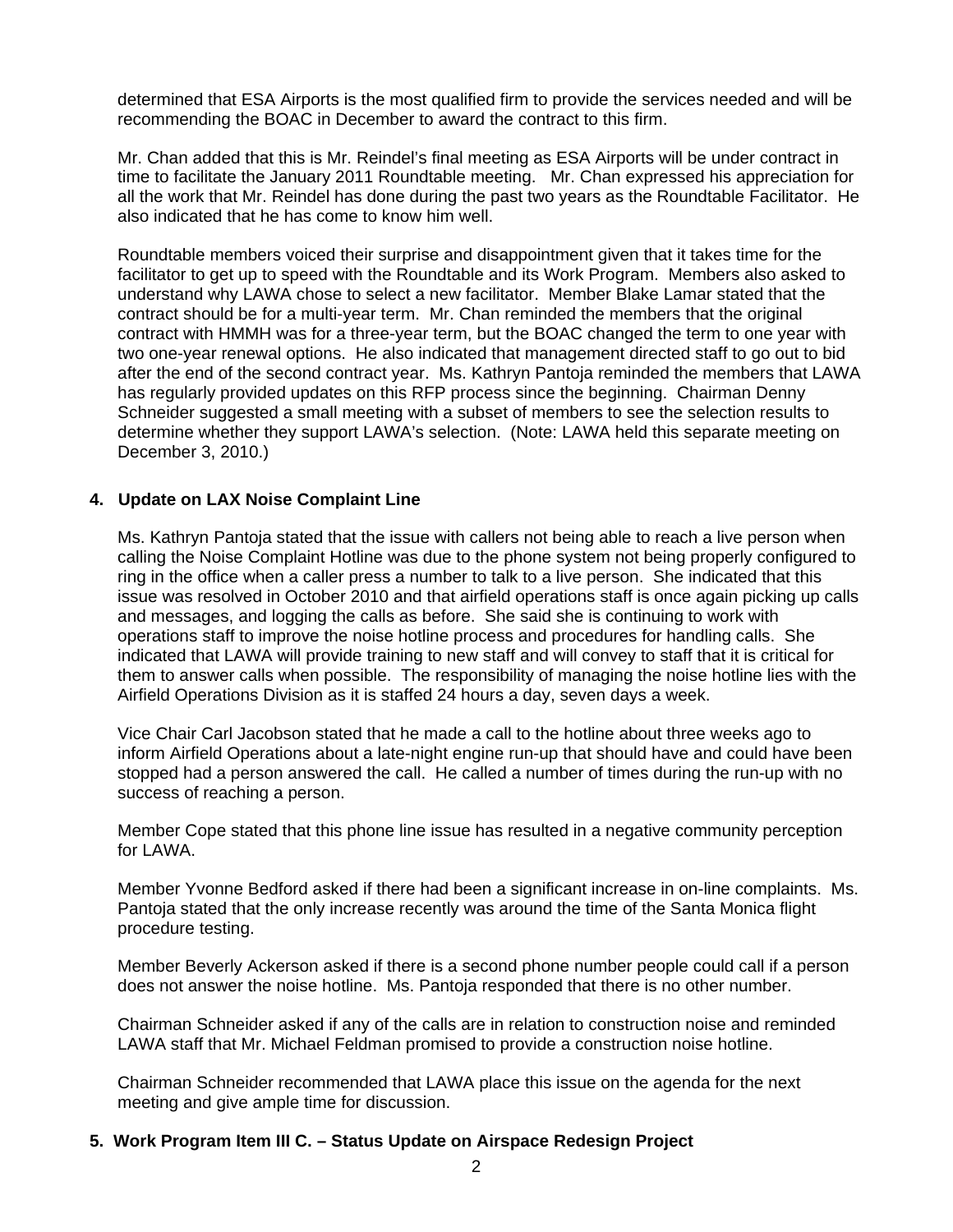Mr. Reindel provided a brief presentation on the Airspace Redesign Project to give members an idea of how the FAA determine which area needs airspace redesign and to show the possible effects that the project has on residential communities. The following are the prioritization criteria that the FAA uses to determine which area is at high priority for airspace redesign implementation.

| <b>Operational Need</b> | Average scheduled gate arrival delay<br>Average scheduled airport departure delay<br>Average ASPM gate arrival and airport departure delays<br>Average daily OPSNET operations<br>- OPSNET delays as % of Operations |
|-------------------------|----------------------------------------------------------------------------------------------------------------------------------------------------------------------------------------------------------------------|
| <b>Site Readiness</b>   | % of RNAV equipped aircraft                                                                                                                                                                                          |
| Environmental           | Highest potential for OPD benefit                                                                                                                                                                                    |
| Consideration           | Complexity of OPD implementation                                                                                                                                                                                     |

He mentioned that NextGen and the airspace redesign projects are interrelated and that the FAA will incorporate new technologies such as Continuous Descent Arrivals (CDA), Required Precision Navigation (RNP), and Area Navigation (RNAV) procedures as part of the redesign projects. With these new technologies, aircraft can fly in narrow flight paths which may offer noise reliefs in some areas while creating more noise in areas that are directly under the flight paths. He showed graphics illustrating the before and after effects of airspace redesign projects at two different airports, which resulted in narrower flight paths. He recommended the Roundtable get involved in the planning process.

Member Chad Molnar asked if LAWA could provide sample flight track swaths for LAX to predict what may happen if the FAA redesigned the airspace in this area. A member stated that it would difficult to predict how the FAA changes the airspace.

Chairman Schneider asked how far a runway has to move in order to affect RNAV procedures. Mr. Reindel responded that changes to runways will be taken into account in the development of the RNAV procedures. He added that RNAV procedures will require modification to account for these types of changes after they are in place.

Chairman Schneider conveyed his concern about communities to the east may be affected if the flight paths become more concentrated. He added that the FAA's position has historically been not to move noise from one location to another but the FAA is shifting noise with this project. Member Molnar restated that the purpose of the project is to make the airspace more efficient. Member Blake LaMar added that if more planes use procedures like the CDA, then fewer emissions and noise will occur.

## **6. Statistical Update on Aircraft Operations**

The following is a summary of the statistical information that Mr. Chan provided at the Roundtable meeting.

**East Departures –** In 2004, the number of east departures reached its highest level with 125 due to significant Pacific storms. These operations subsequently declined to its lowest level in 2009 with 26. Current monthly figures range from 0 to 11 per month.

**Early Turns –** Early turns occurring on the north complex consist of mostly turboprops with very few jets. The numbers are declining annually. On the south complex, there was a significant increase in early turns for 2006 and 2007 because the south runways were closed for construction of the Center Taxiway Project; in 2008 the number started to decrease after the project was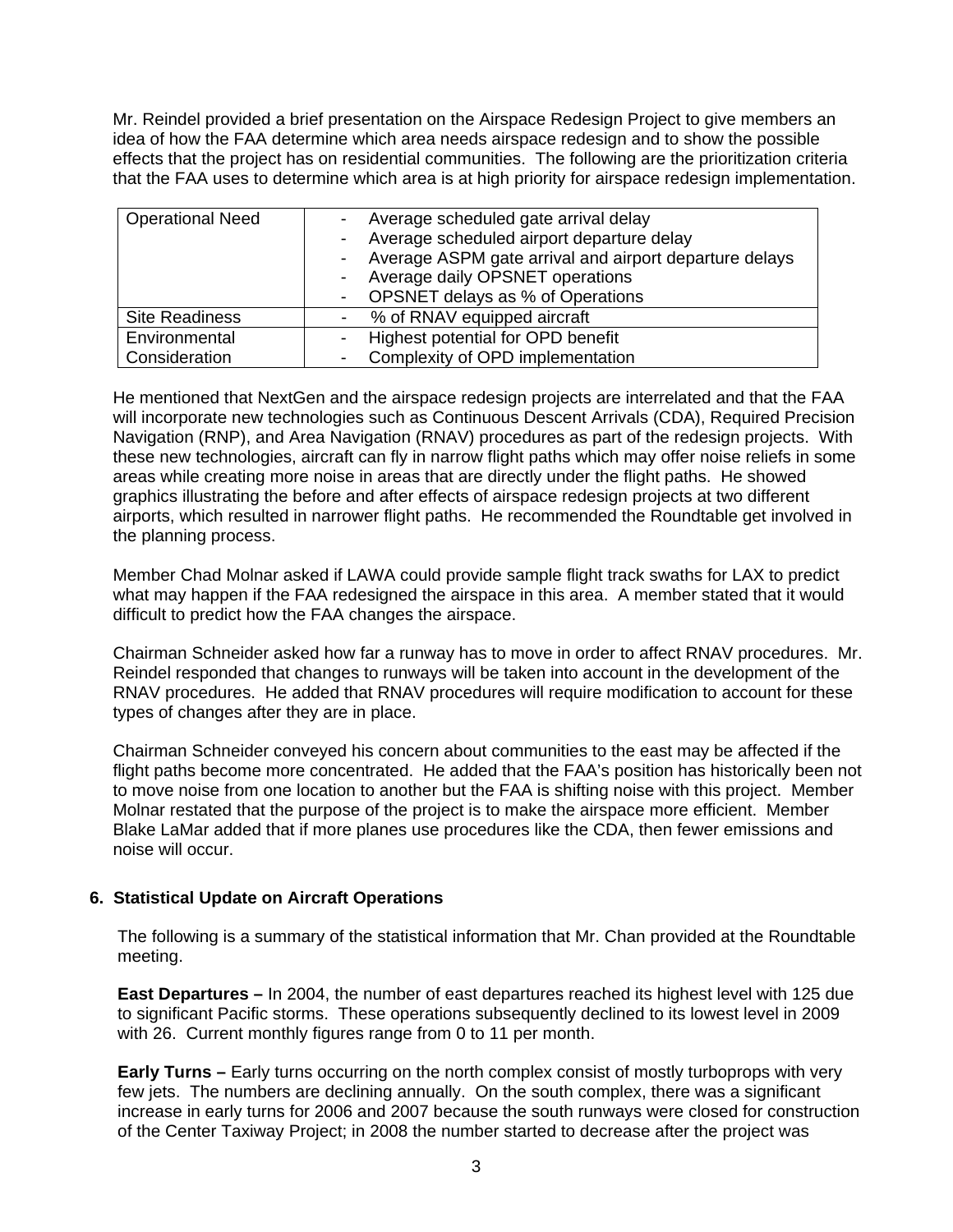finished. Monthly early turn numbers have resumed to a similar level prior to the construction project period.

**Go-Arounds –** Annually, the number of go-around operations is on a declining trend with a sharp decline after 9-11. The lowest levels of go-arounds occurred in 2009. Go-arounds varied from month to month ranging from 32 to 67 operations.

**Short Turns –** After 2005, short turn operations started to decrease due to the shift of arrival traffic from the south to the north because of the center taxiway project. The increase traffic on the north complex doesn't allow much room for pilots to maneuver the short turn approach. Short turns started to increase in 2008 after completion of the center taxiway project.

**PV Overflights –** The number of turboprop aircraft flying over PV is declining on an annual basis with current monthly number remaining at a steady level averaging 400 per month. Jet aircraft are also at a steady level averaging 220 per month which represent about 2% to 3% of the total southbound jet traffic. Jets are flying over the southern edge portion of the Peninsula.

Chairman Schneider asked that LAWA provide time of day analysis and develop an occurrence chart for early turns. Vice Chair Jacobson thought LAWA was doing time of day analyses for Runway 25L departures also and request LAWA to include them in future presentation materials.

Member Ackerson stated that the FAA TRACON does not allow aircraft to fly over the PV peninsula and will dig up the information she has on the subject to discuss at a future meeting.

Alternate Member Dennis McLean asked if the Roundtable is interested in sending a letter to the FAA requesting implementation of the JEDDD procedure. Member LaMar made a motion to send a letter to the FAA as Mr. McLean suggested, and Member Cope seconded the motion. The motion was passed by unanimous votes.

## **7. Aviation Noise News Update**

The following is a summary of the news update that Mr. Reindel provided to the Roundtable.

**Committee on Aviation Environmental Protection (CAEP) –** Worldwide, the total number of people exposed to aviation noise (55 dB DNL and greater) is expected to increase about 1% per year through 2036; whereas passenger aviation traffic is expected to grow at a rate of about 5% per year during the same period. ICAO report called *"Present and Future Aircraft Noise and Emissions Trends"* can be obtained at:

[http://www.icao.int/icao/en/assembl/a37/wp/wp026\\_en.pdf](http://www.icao.int/icao/en/assembl/a37/wp/wp026_en.pdf)

**GAO Report on Aviation Environmental Impacts -** The General Accounting Office (GAO) provided a report to Congress on September 13, 2010 which indicated that systematically addressing environmental impacts and community concerns can help airports reduce project delays. Staff from the GAO visited the Roundtable nearly two years ago to obtain input for the report. For additional information go to the following website: [http://www.gao.gov/products/GAO-](http://www.gao.gov/products/GAO-10-50)[10-50](http://www.gao.gov/products/GAO-10-50) 

**Report on Technologies for a Quieter America -** The National Research Council and National Academy of Engineering released a report that recommends reducing the U.S. federal agency limit on DNL from 65 to 55 dB. For additional information, the report can be obtained at: [http://www.nap.edu/catalog.php?record\\_id=12928](http://www.nap.edu/catalog.php?record_id=12928) 

**Swiss Study Links Aircraft Noise to Risk of Heart Attacks in Men –** See the October 22, 2010 issue of the Airport Noise Report for additional information.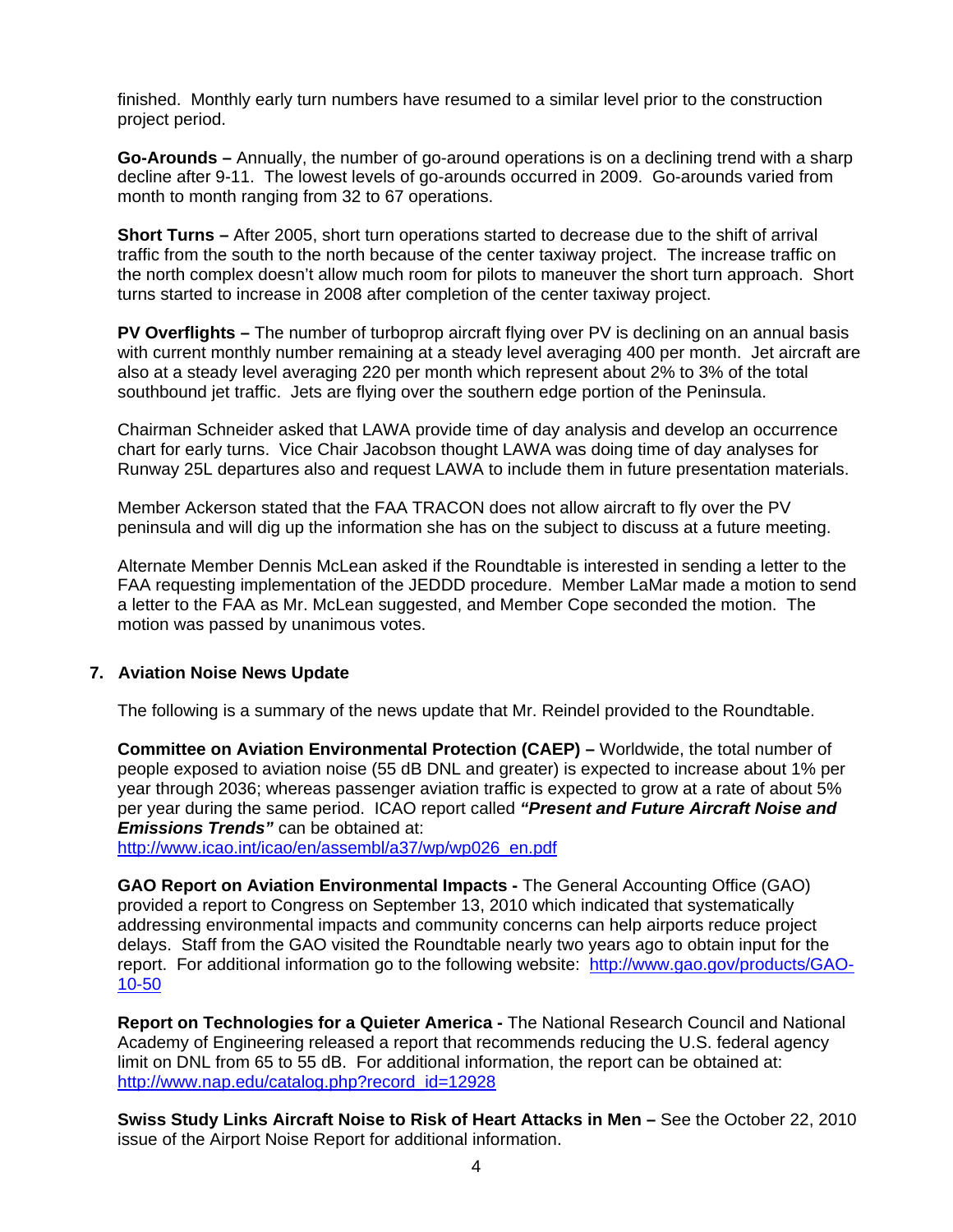**Aviation Noise Research Projects –** PARTNER plans to undertake five projects related to aviation noise including the evaluation of residential structures on indoor sound levels from aircraft operations and quantification of fuel savings and economic benefit from Continuous Descent Arrivals (CDA). For additional information: [http://web.mit.edu/aeroastro/partner/index.html.](http://web.mit.edu/aeroastro/partner/index.html)

NASA is seeking proposals from education institutions, non-profit organizations and industry for research opportunities in the areas of aviation noise and emissions. Proposals are due by November 30, 2010. To track the proposal process: [http://nspires.nasaprs.com](http://nspires.nasaprs.com/) 

**PBN Summit in Seattle Message to Engage Communities - The Performance Based** Navigation (PBN) Summit conveyed a strong message that communities must be engaged in the process of moving to PBN and that aviation officials must be ready for tough questions when they meet with communities.

**Aviation Noise Goes Prime Time –** General Electric (GE) is currently running a television advertisement showing the benefits of its flight management system (FMS), which uses the Continuous Descent Arrival (CDA) as the example that shows noise and emissions benefits. To view the ad go to <http://www.ge.com/company/advertising/index.html> and click on "Cliff Diver."

**Noise Reduction Act of 2010 Proposed –** Representative McCarthy (D-NY) introduced H.R. 6364 to provide a tax credit for individuals and families that insulate their homes from airplane or train horn noise.

**Minneapolis Approves 60 dB DNL as Threshold –** Minneapolis City Council Transportation and Public Works Subcommittee approved the 60 dB DNL as threshold for noise mitigation efforts.

Member Molnar asked how Minneapolis will fund the noise mitigation. Mr. Reindel stated that he would try to find out and report back to the Roundtable.

#### **8. Roundtable Member Discussion**

Member Cope advised Mr. Reindel that she appreciates his guidance and wealth of information. She wished she would have known that this would be his last meeting.

Member Ackerson noted that the medical industry is conducting research on the affects of aircraft noise and that the results should be available in October. Member Cope stated that studies are also being done on asthma along highways and predominant flight tracks. Member Cope added that perhaps this will be a larger issue with the expected concentration of flight tracks through the airspace redesign project. Chairman Schneider requested Member Ackerson obtain the medical references for the membership.

Mr. Steve May briefed the Roundtable members regarding the FAA Future of Aviation Advisory Committee (FAAC) per Chairman Schneider's request. He also provided a one-page handout which contains information about the establishment of the Committee, its mission statement, the membership, past and future Committee meetings. Mr. May mentioned that the environmental meeting on November 16, 2010 is a teleconference and that all meetings are open to the public. Additional information is available at the FAAC website: [http://www.dot.gov/faac/index.html.](http://www.dot.gov/faac/index.html)

Ms. Pantoja mentioned that LAWA staff became aware of a recent east departure that turned north after departure from LAX before looping around to head west over the ocean. LAWA staff has contacted the FAA and determined that So Cal TRACON directed the pilot to execute this abnormal east departure. The local tower is also looking into this event. LAWA staff will follow up with the FAA to discourage it from issuing these directions in the future. Member Williams commented that her community is interested in knowing about these events.